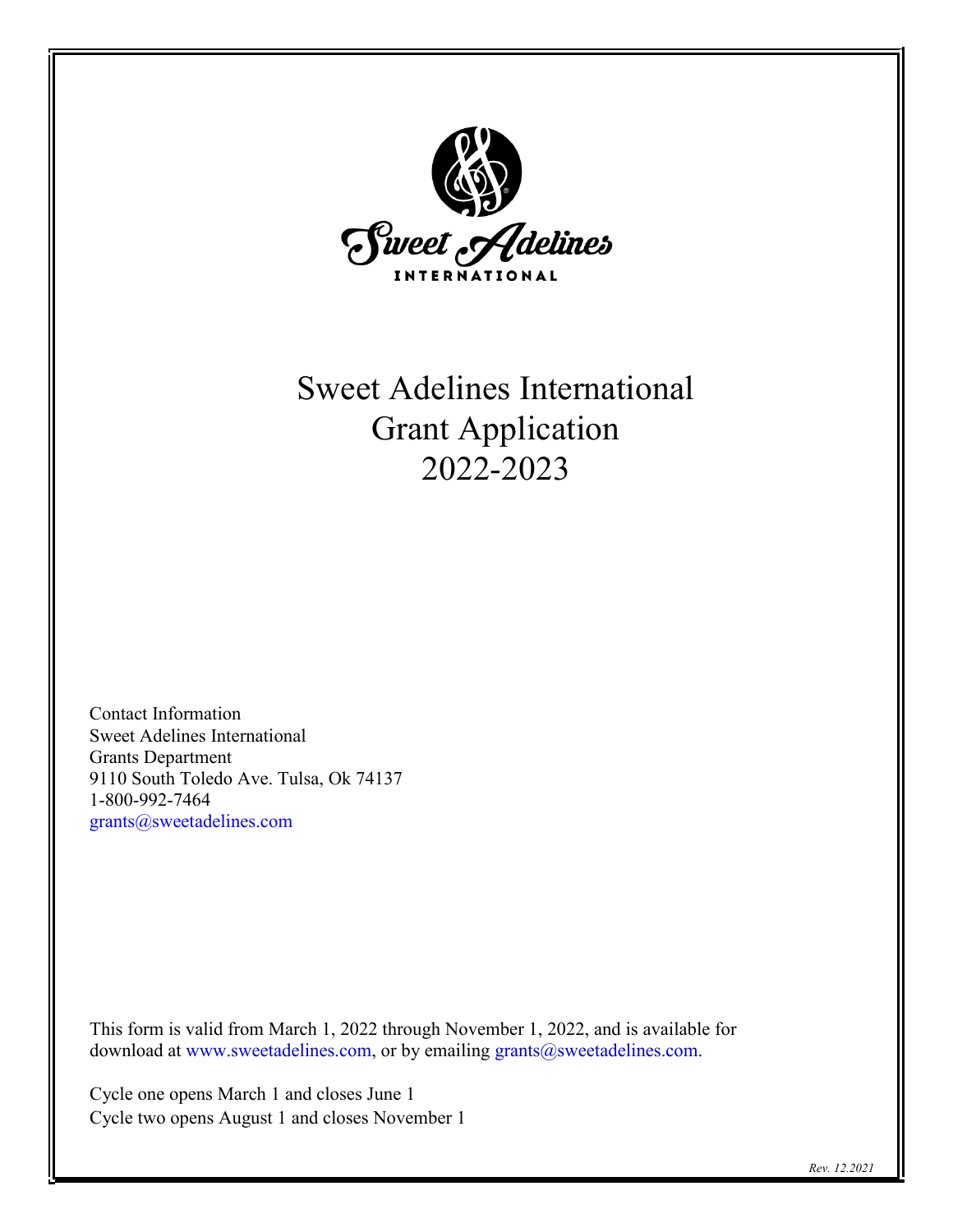# **TABLE OF CONTENTS**

#### 1. **GRANT GUIDELINES**

- a. Description
- b. Eligibility Requirements
- c. Application Procedure
- d. Project Dates
- e. Payment Procedure
- f. Assistance
- g. Submission Information
- 2. **GRANT AGREEMENT**
- 3. **GRANT PROPOSAL AND BUDGET EXAMPLES**
- 4. **GRANT PROPOSAL COVER PAGE**
- 5. **GRANT PROJECT BUDGET**
- 6. **PROCEDURAL TIMELINE – WHAT HAPPENS NEXT**
- 7. **FINAL REPORT INSTRUCTIONS**
	- a. Requirements
	- b. Final Payment
- 8. **FINAL GRANT REPORT FORM**
- 9. **FINAL REPORT INCOME/EXPENSE STATEMENT**
- 10. **FINAL REPORT CERTIFICATION**

#### **STATEMENT OF NONDISCRIMINATION**

Sweet Adelines International does not discriminate based on race/ethnicity, color, national origin, sex, disability, veteran status, political beliefs, religion, sexual orientation, age, organizational leadership, location or membership in the consideration and review of any grant request, and final awards do not reflect a bias toward or against same. Equal consideration is given to each grant proposal, relying on criteria set forth by Sweet Adelines in the grant application.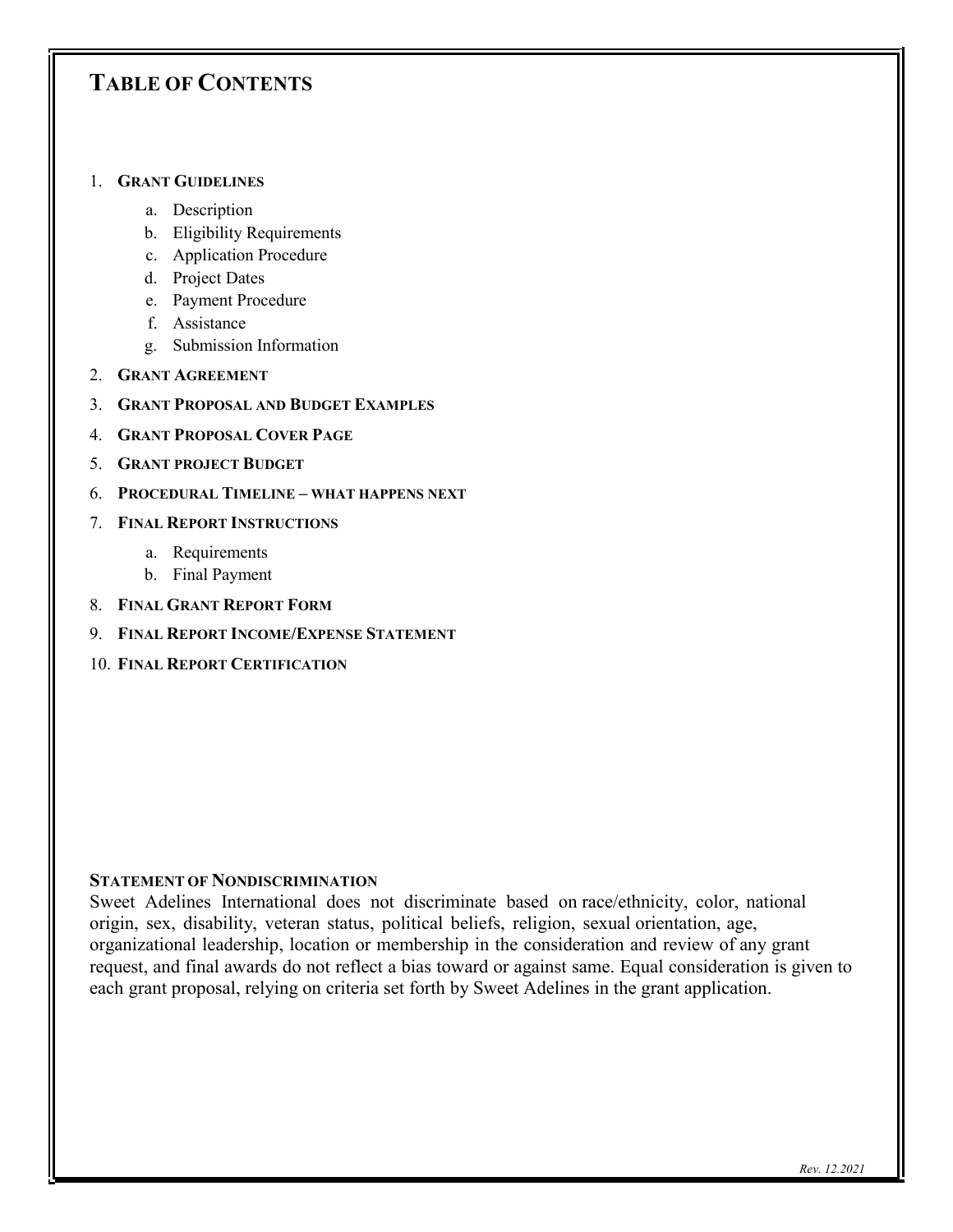### **SWEET ADELINES INTERNATIONAL GRANT GUIDELINES**

#### **DESCRIPTION**

Sweet Adelines International is committed to elevating women singers worldwide through education, performance, and competition in barbershop harmony and a cappella music.

### **ELIGIBILITY REQUIREMENTS**

Eligibility for receipt of grants from Sweet Adelines is limited to individuals, groups, or organizations sponsoring barbershop vocal music activities for young women and must demonstrate affiliation with a Sweet Adelines Chorus or with a Sweet Adelines regionally sponsored women's barbershop program.

Grants from Sweet Adelines are not available to religious or political organizations.

Grants from Sweet Adelines are not available to fund costs associated with competing in the Rising Star Quartet Contest or any other Sweet Adelines International competition.

### **APPLICATION PROCEDURE**

Submit one complete grant proposal by email in pdf form to grants $@s$ weetadelines.com. Ensure application includes all required materials.

APPLICATIONS RECEIVED WITHOUT THE REQUIRED MATERIALS WILL BE DISQUALIFIED – NO EXCEPTIONS. THE FOLLOWING ARE REQUIRED SUBMISSIONS:

Signed Sweet Adelines Grant Agreement

Grant Proposal Cover Page

Title Page including complete principal contact information and proposed date of event Proposal

- a. Introduction
- b. Summary of Project
- c. Objectives and expected benefits of project
- d. Description of how the proposal supports and promotes the barbershop art form
- e. Timeline of associated activities of event through conclusion
- f. Key participant names and credentials

Accurately totaled Project Budget Form – income and expenses must be equal Two current letters of recommendation from former participants or clinicians; or if your proposal is a first-year project, letters from your resources, supporters, or faculty

### **FAILURE TO INCLUDE ANY OF THE ABOVE REQUIRED MATERIALS WILL BE AUTOMATICALLY DISQUALIFIED. NO EXCEPTIONS.**

**ALL PROMOTIONAL MATERIALS, THE EVENT HANDBILL OR PROGRAM, AND NEWS RELEASES WILL DISPLAY THE SWEET ADELINES INTERNATIONAL LOGO AND THE FOLLOWING MESSAGE:**

 *"The Grant Program is made possible from the generous support of our members."*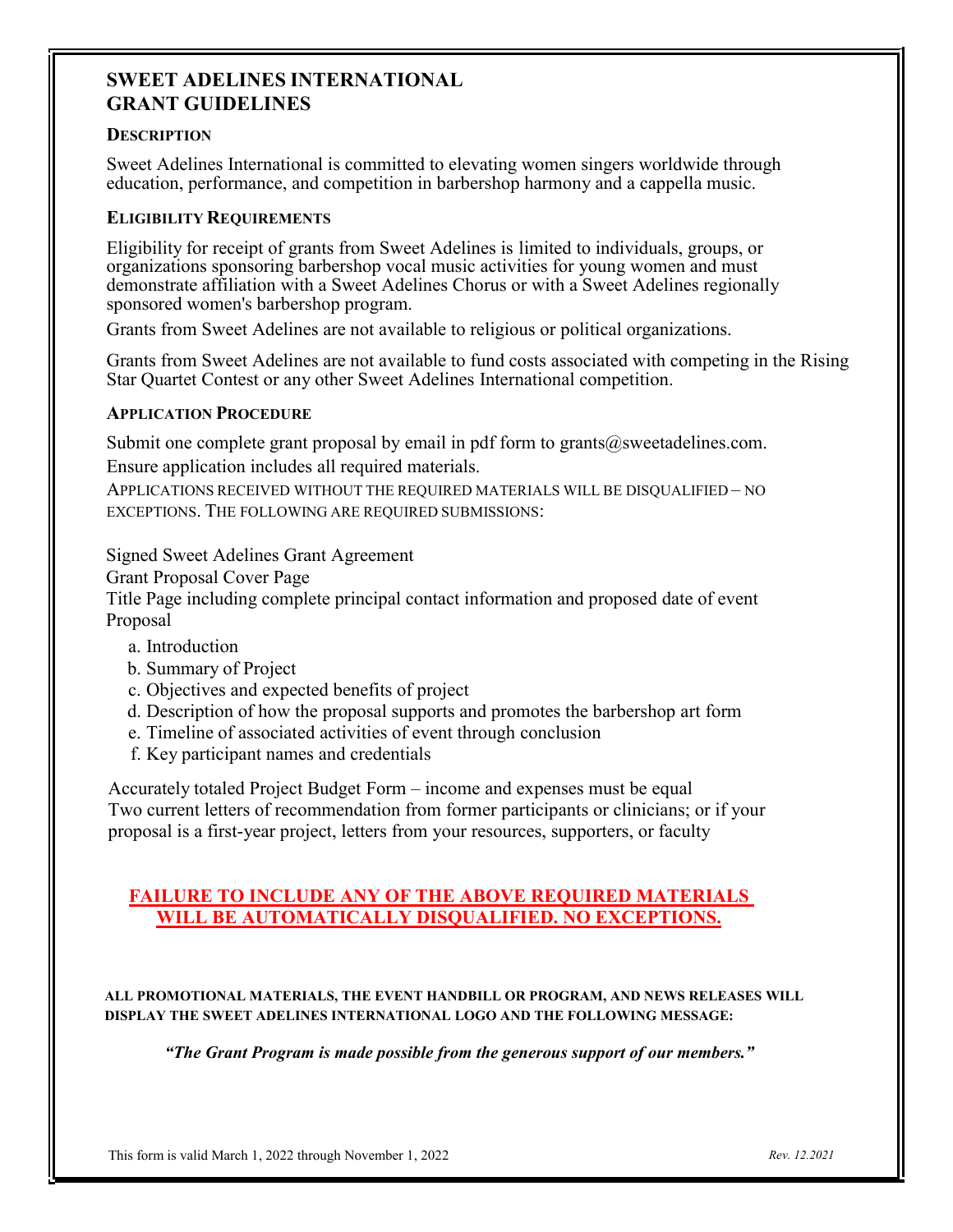# **SWEET ADELINES INTERNATIONAL GRANT GUIDELINES**

### **PROJECT DATES**

**Grant Cycle One:** Project dates: Between November 1, 2022 and October 31, 2023 Grant cycle open: March 1- June 1, 2022

### **Grant Cycle Two:**

Project dates: Between May 1, 2023 - April 30, 2024 Grant cycle open: August 1 - November 1, 2022

### **PAYMENT PROCEDURE**

After approval of the application, Sweet Adelines International will disburse 80% of the total award upon return receipt of the Grant Recipient Authorization and Confirmation Form. Grant recipient is required to submit a Final Report within 60 days of project's completion. Subsequent to Final Report approval, Sweet Adelines International will release the remaining 20% of funds.

#### **Questions**

For questions with completion of the application form, contact Sweet Adelines International a[t grants@sweetadelines.com](mailto:grants@sweetadelines.com) or via telephone at 1.800.992.7464.

### **SUBMISSION INFORMATION**

Applicants submit one (1 application with all required materials previously listed in the APPLICATION PROCEDURE section. Email complete proposal to: grants $@s$ weetadelines.com.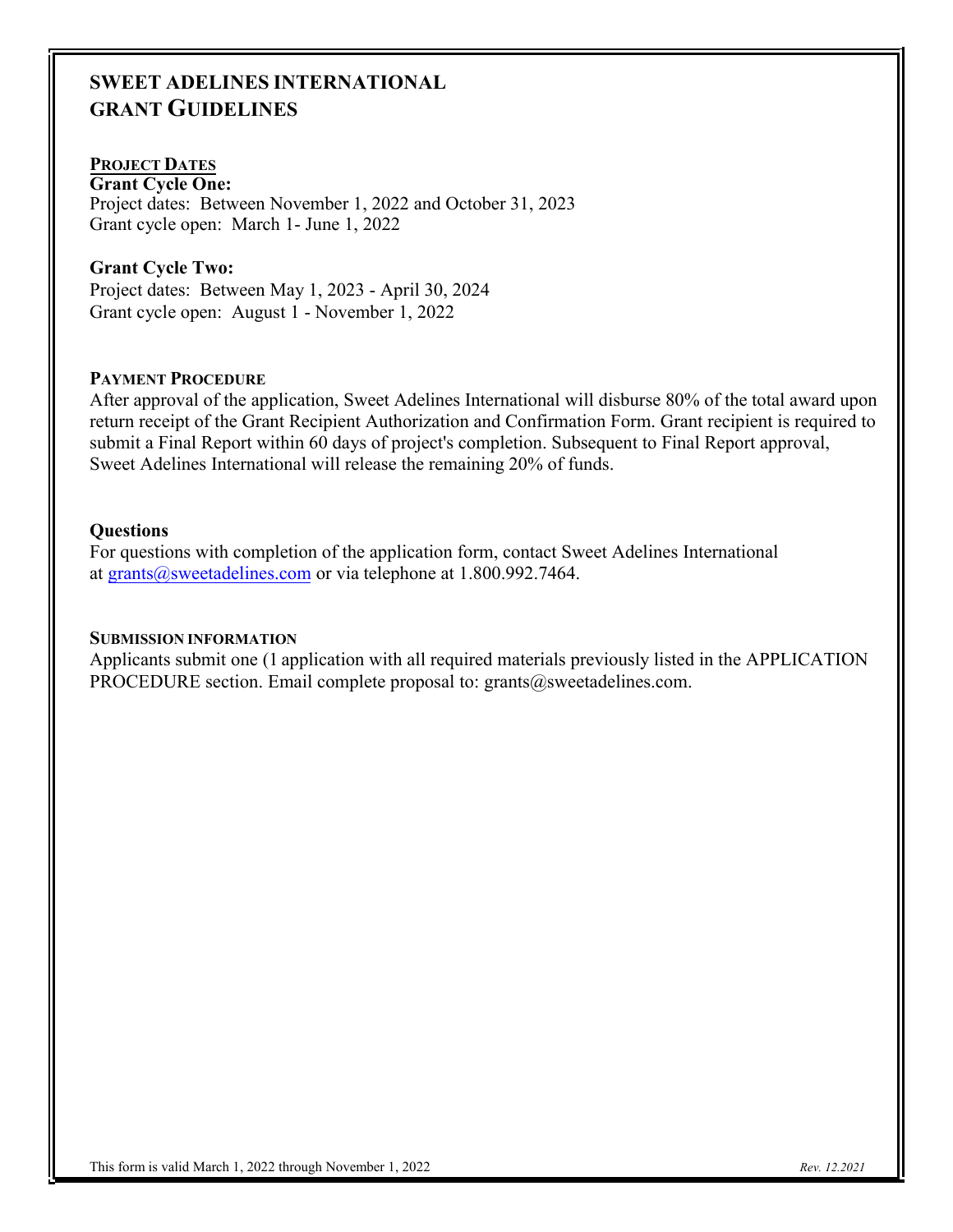# **SWEET ADELINES INTERNATIONAL GRANT AGREEMENT**

| <b>APPLICANT</b> |
|------------------|
| Project Name     |
| Contact:         |
| Address:         |
| City/State:      |
| Telephone:       |
| E-mail:          |

**THE GRANT APPLICATION IS NOT COMPLETE WITHOUT THE GRANT AGREEMENT.** The rules and conditions of said Agreement to which Sweet Adelines International expects grant recipients will adhere are:

- It is understood that any monies granted by Sweet Adelines International will be used exclusively for the purposes and activities communicated in this proposal.
- Grant recipient must return any unexpended funds with the Final Report.
- In the event of a cancellation of funded project, grant recipient must return all granted monies.
- Sweet Adelines International will not award the reserved 20% of grant total if project revenues exceed expenses.
- Significant changes to the outlined purpose must be reported to Sweet Adelines International immediately and may affect the status of said grant.
- The grant recipient will execute authorization form provided and immediately return it to Sweet Adelines International.
- **Promotional materials and news releases will display the Sweet Adelines International logo with a** statement that funding, in whole or in part, is provided by Sweet Adelines donors.
- No later than 60 days after the completion of a funded project, the grant recipient must submit a Final Report to Sweet Adelines International.
- The applicant agrees to comply with all related copyright laws and obtain necessary performance licenses.

I have read this Grant Agreement, and by signing, acknowledge my understanding of the conditions outlined herein and consent to abide said conditions.

*Your typed name serves as an authorized grant applicant signature.* 

*Date*

This form is valid March 1, 2022 through November 1, 2022 *Rev. 12.2021*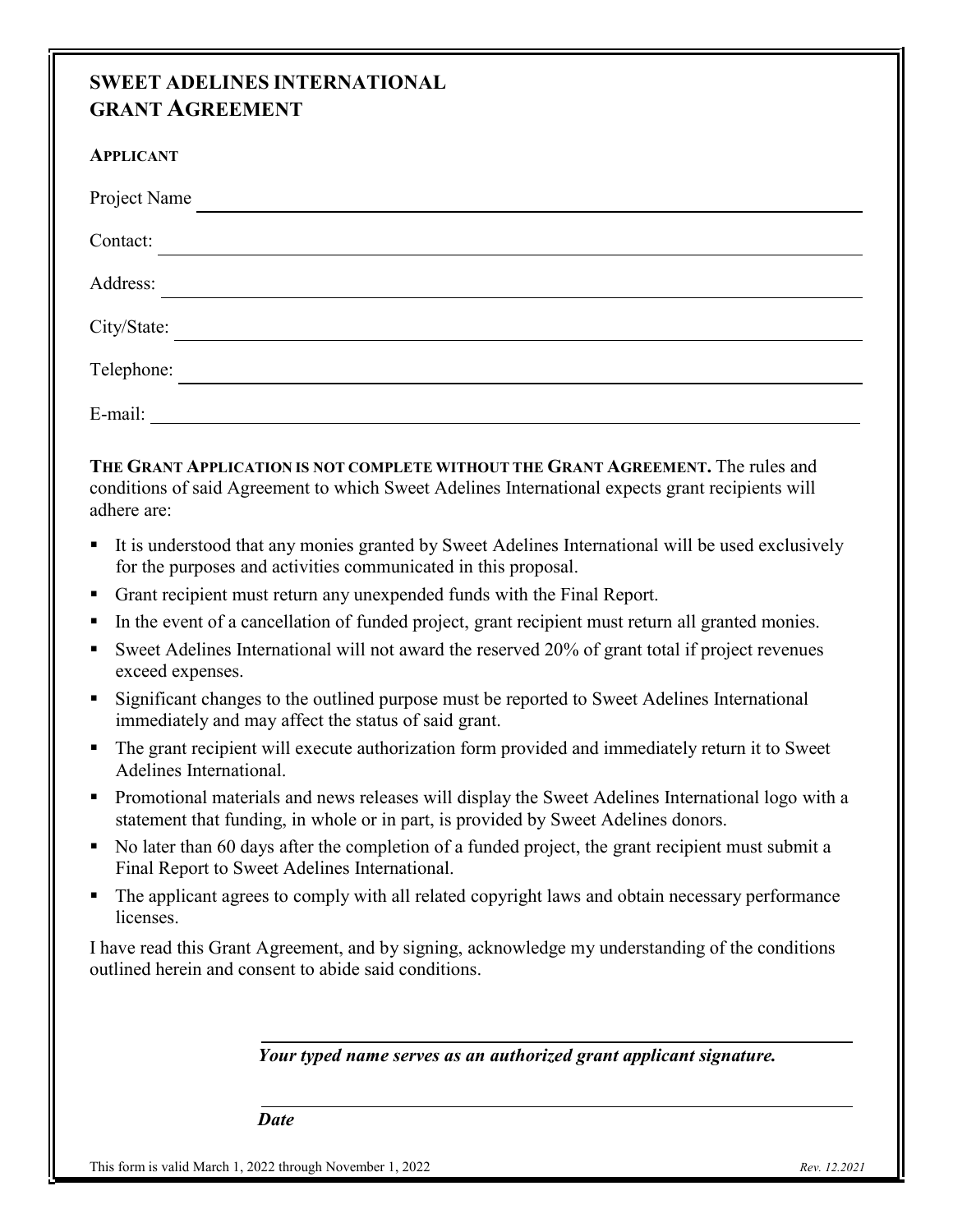# **SWEET ADELINES INTERNATIONAL GRANT PROPOSAL AND BUDGET EXAMPLES**

### **EXAMPLES OF ITEMS FOR INCLUSION IN PROJECT SUMMARY**

- Length of time group has been in operation
- Sources of ongoing support
- New or ongoing educational opportunities for young women
- Potential number of young women benefiting from project
- Age group served by project
- Potential for connection with existing community or school-based program

### **EXAMPLES OF ITEMS FOR INCLUSION IN BUDGET FORM**

### *EXPENSES*

- **Personnel salaries** choral director, if an employee; clerical help
- Consultant/contract services fees for choral director as a consultant; guest performance fees; coaching fees; music arrangement fees
- Travel/transportation: Portal-to-portal ground/air transportation
- **Space usage and rental** 
	- o Space rental rehearsal hall/auditorium rental
	- o Office equipment rental or use of computers, office machinery
	- o Office furniture rental or use of furniture
- Equipment: Choral risers, staging
- **Other costs** 
	- o Consumable supplies dated materials, costumes, food
	- $\circ$  Printing/publication programs, tickets, flyers
	- o Postage
	- o Utilities
	- o Accounting fees
	- o Insurance and bonding
	- o Advertising
	- $\circ$  Other be specific

#### *INCOME/FUNDING*

- Applicant cash designated to project
- Individual donations money donated by individuals
- $\blacksquare$  Corporate support donations from for-profit businesses
- Governmental grants indicate amounts from arts councils, National Endowment for the Arts, other government granting agencies including municipal support
- $\blacksquare$  In-kind donations nonmonetary gifts such as printing, labor, costumes
- Other donations financial support from civic foundations, other foundations, other fundraising activities or miscellaneous sources – be specific
- Grant Amount requested from Sweet Adelines International.
- Information of how project will be funded without grant

#### **FOR A BALANCED BUDGET, LIST ALL FUNDING SOURCES FOR YOUR PROJECT, INCLUDING SWEET ADELINES INTERNATIONAL.**

This form is valid March 1, 2022 through November 1, 2022 *Rev. 12.2021*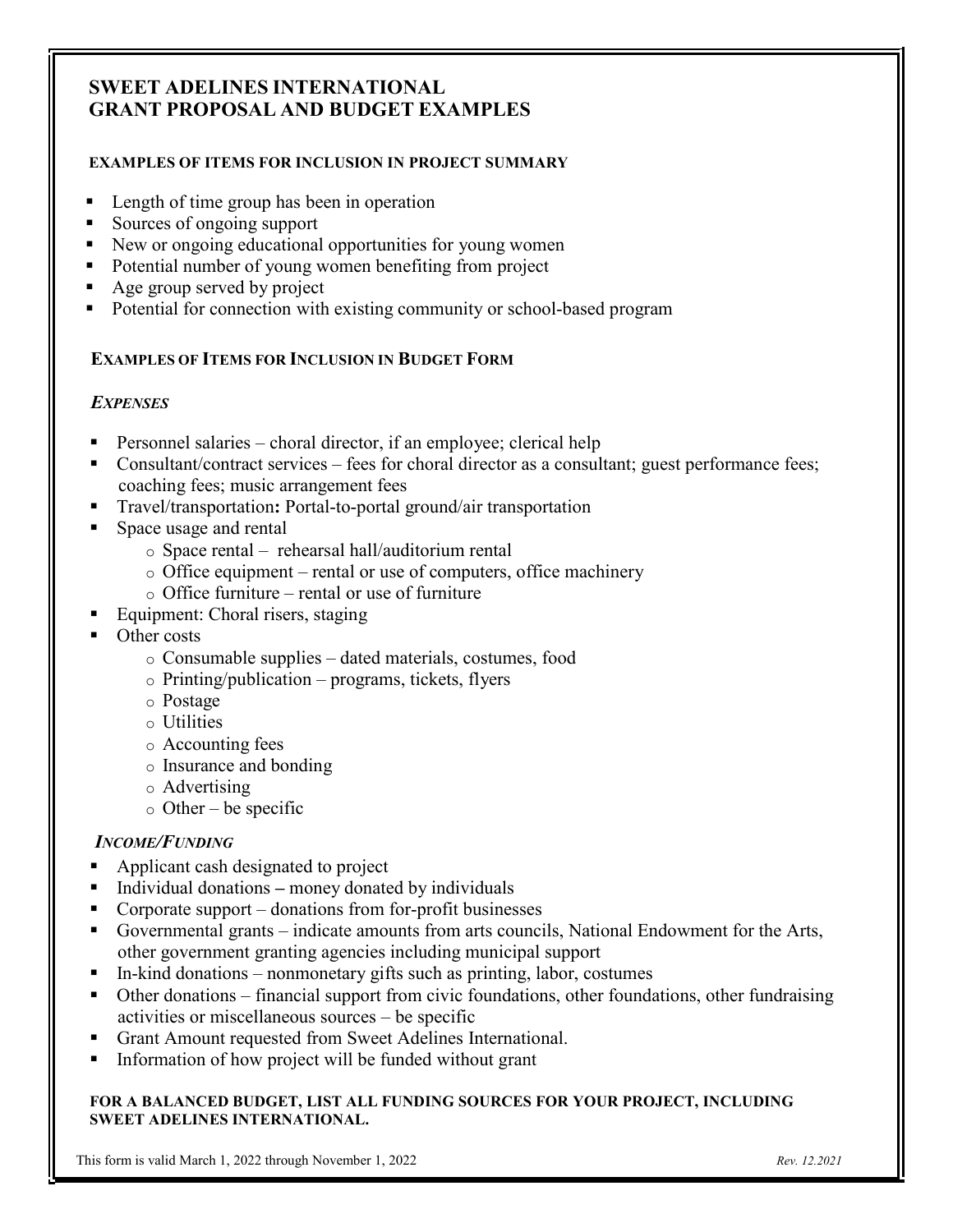### **SWEET ADELINES INTERNATIONAL GRANT PROPOSAL COVER PAGE**

### **REQUIRED SUBMISSIONS CHECKLIST**

- □ **Grant Proposal Cover Page**
- □ **Title Page, including:**
- $\Box$  Complete principal contact information
- □ Amount Requested
- □ Proposed date of event
- $\Box$  Anticipated number of attendees

### □ **Proposal Introduction:**

- □ Summary of Project
- $\Box$  Objectives and expected benefits of project
- $\Box$  Description of how the proposal supports and promotes the barbershop art form
- $\Box$  Key participant names and credentials
- $\Box$  Timeline of preparation and associated activities of event
- □ Accurately totaled Sweet Adelines Project Budget Form
- □ Two current letters of recommendation from former participants or clinicians; or if your proposal supports a first-year project, letters from your resources, supporters, or faculty
- □ Signed Sweet Adelines International Grant Agreement

### **TITLE PAGE**

### **TITLE OF PROJECT**:

**GRANT REQUESTOR NAME**:

**CONTACT ADDRESS:**

### **EMAIL: PHONE NUMBER:**

Amount requested:  $\$\$ 

Beginning date of project:

Completion date of project: \*

Anticipated number of attendees

\*Sweet Adelines International does not award funds for projects completed prior to the stated deadline for Grant Application.

This form is valid March 1, 2022 through November 1, 2022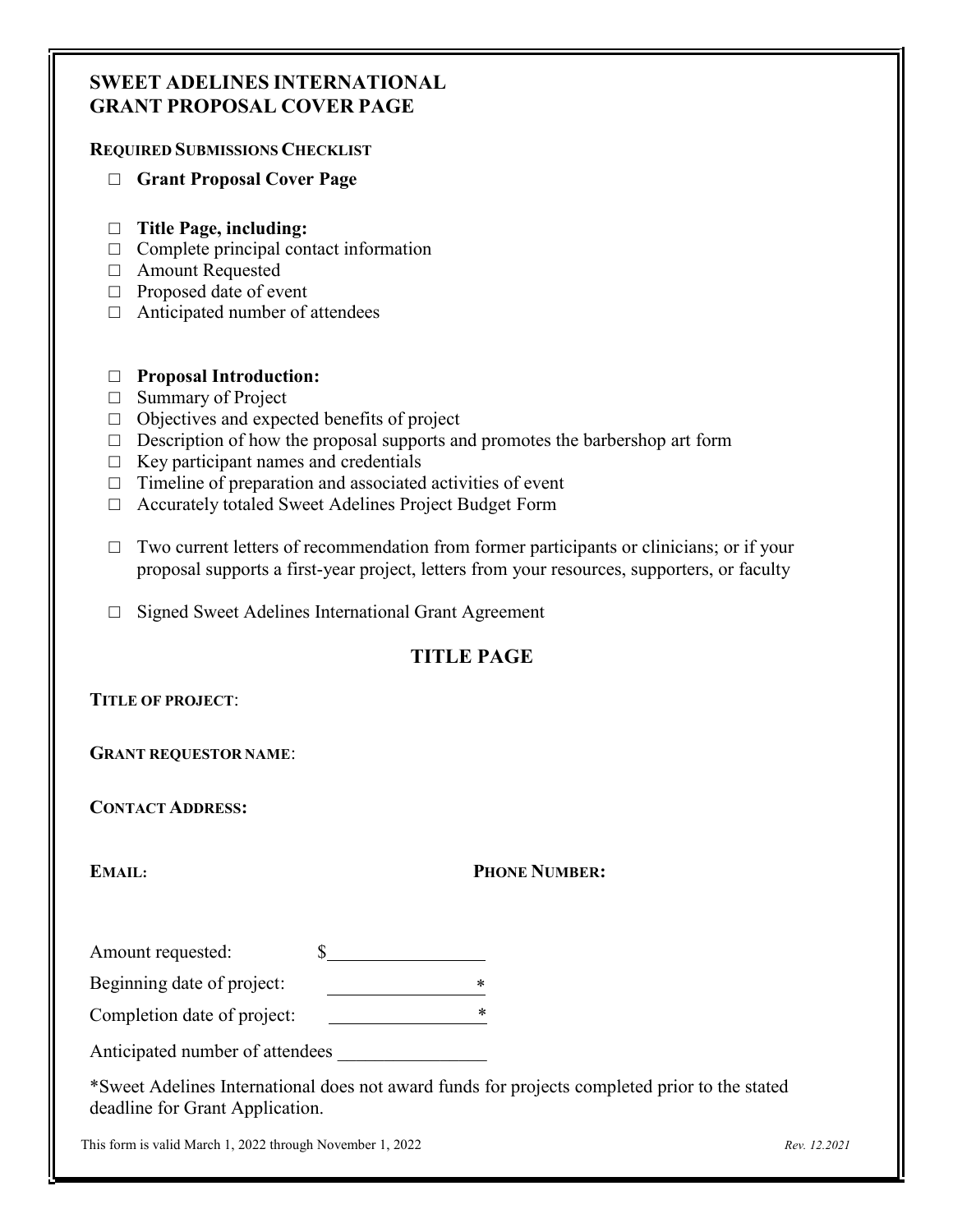# **PROJECT SUMMARY & OBJECTIVES**

**SUMMARY OF PROJECT– LIMIT 300 WORDS**. *Use additional paper if necessary.*

**OBJECTIVES AND EXPECTED BENEFITS OF PROJECT**: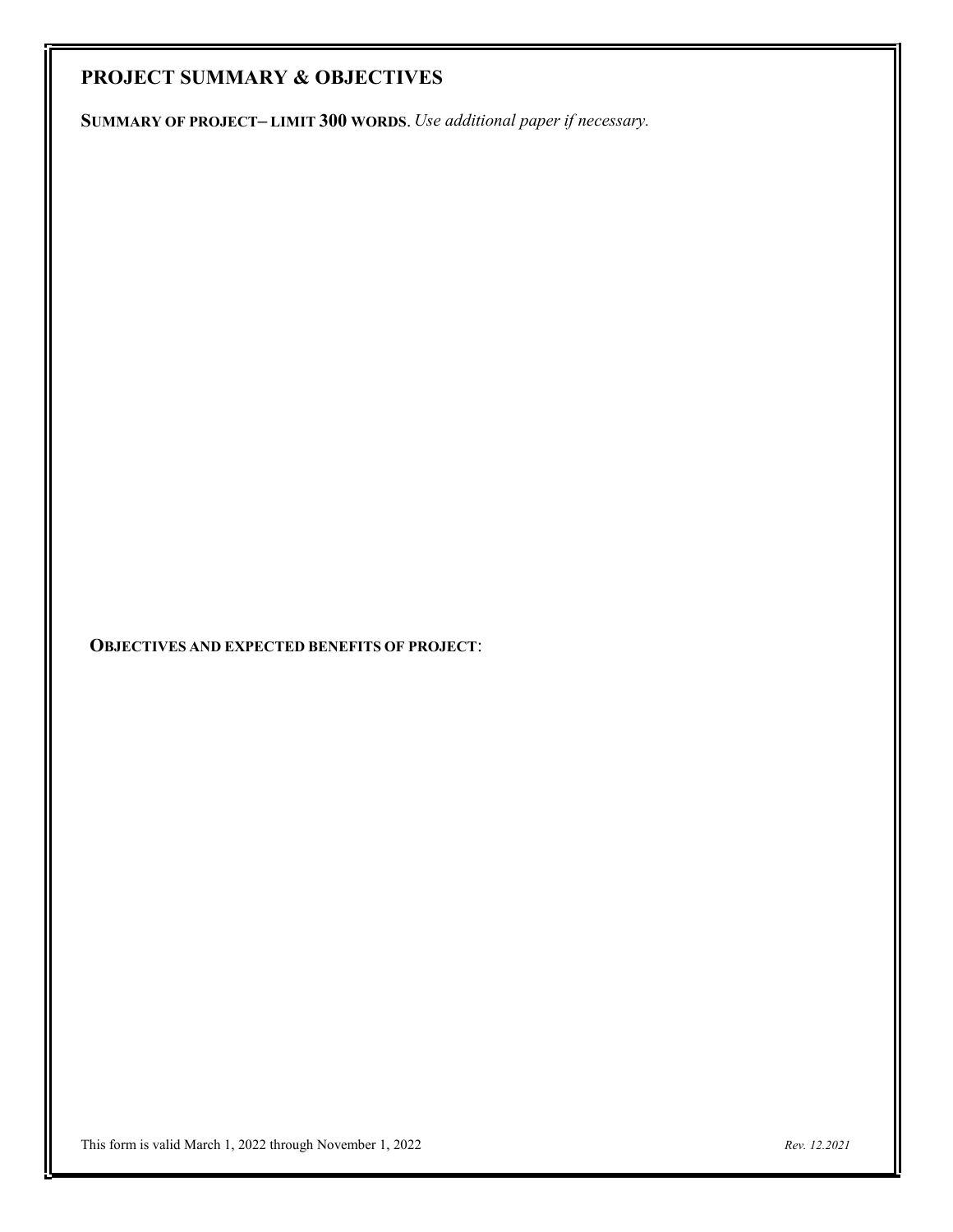# **PROMOTION OF BARBERSHOP**

**PLEASE DESCRIBE HOW THE PROPOSAL SUPPORTS AND PROMOTES THE BARBERSHOP ART FORM:**

### **KEY PARTICIPANT NAMES AND CREDENTIALS:**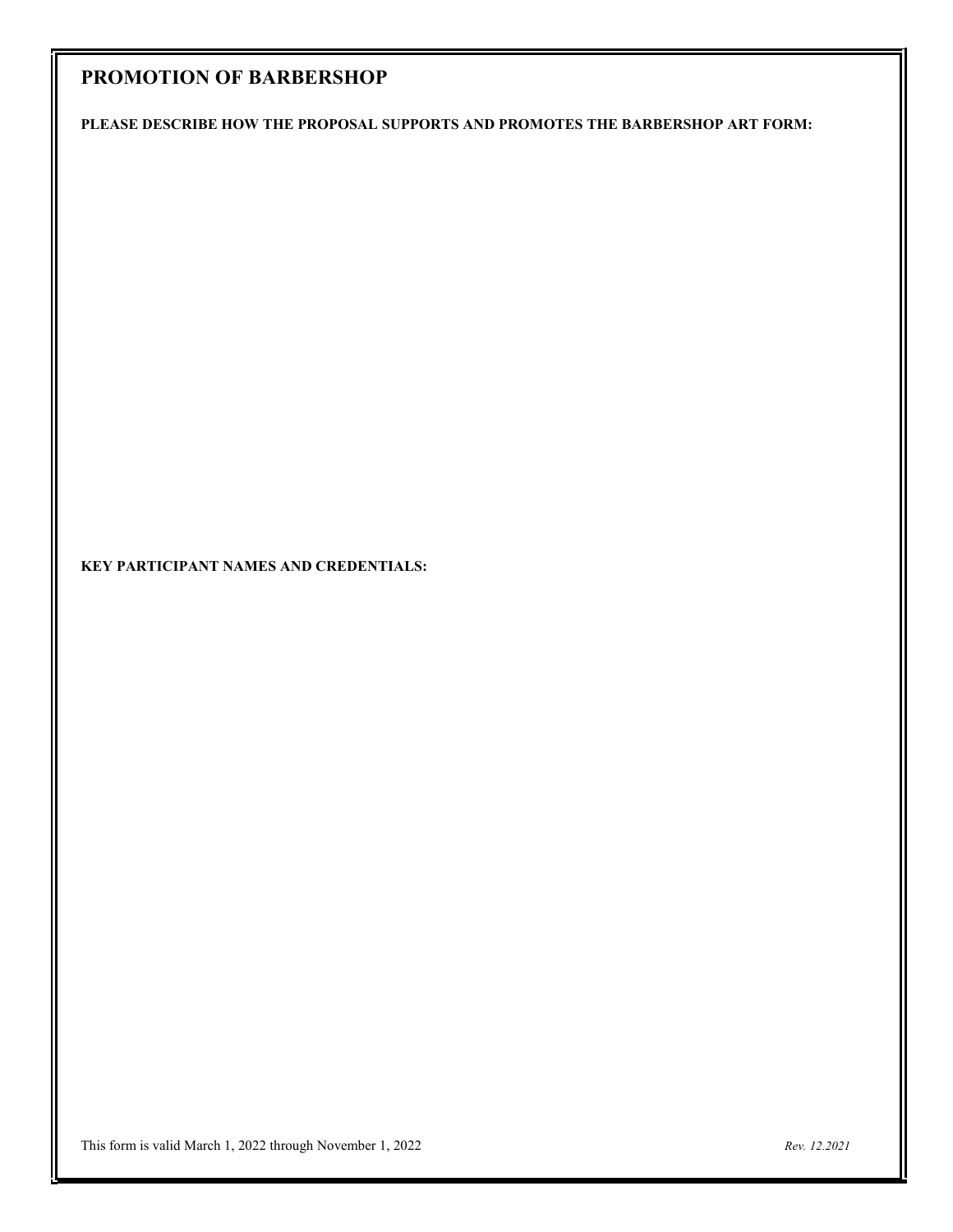### **PROJECT TIMELINE**

*PLEASE PROVIDE THE TIMELINE OF PREPARATION AND ASSOCIATED ACTIVITIES OF THE EVENT (USE ADDITIONAL PAPER IF NECESSARY):*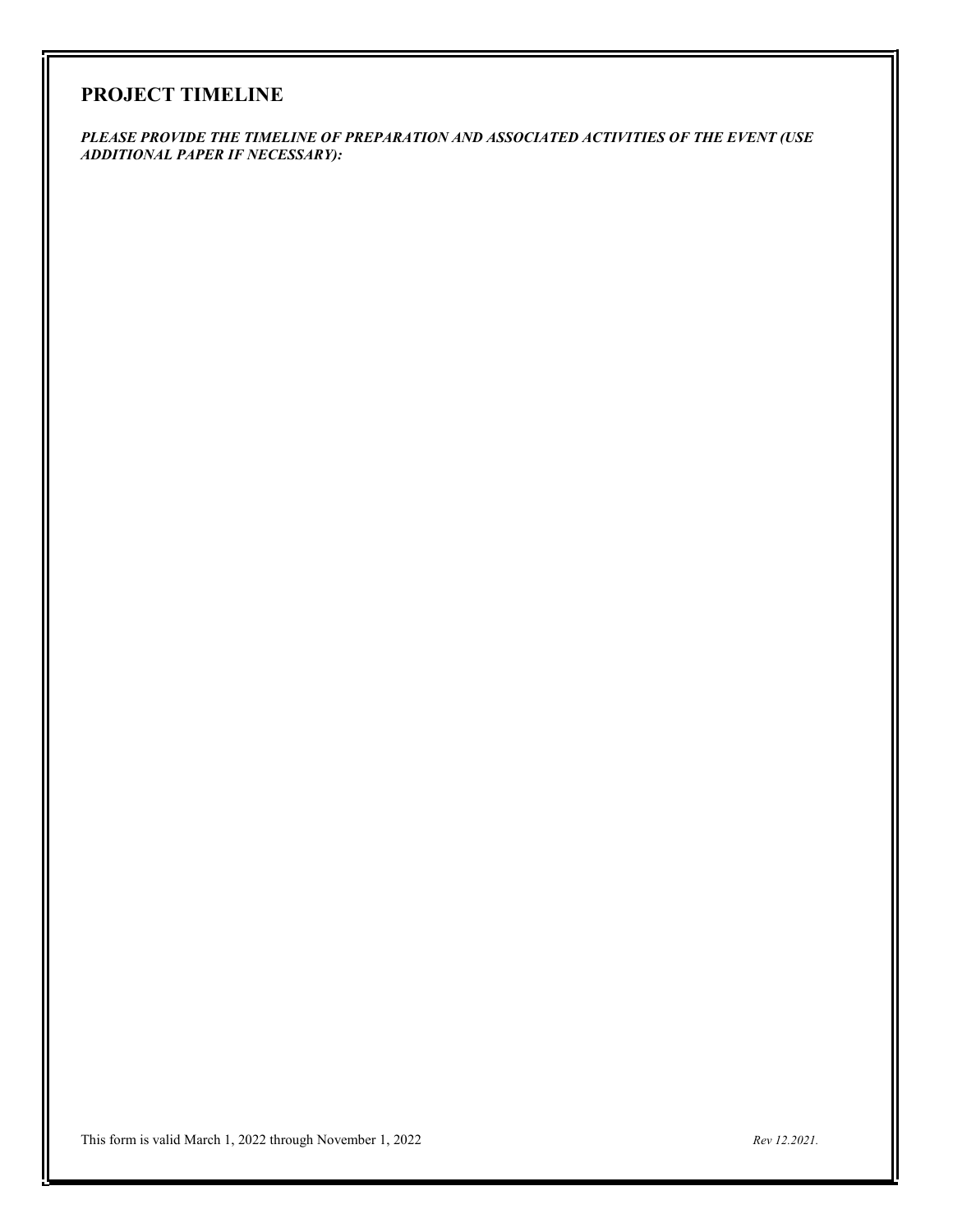### **SWEET ADELINES INTERNATIONAL GRANT PROJECT BUDGET FORM**

| <b>PROJECT EXPENSES</b>        | <b>AMOUNT</b> | <b>PROJECT INCOME/FUNDING</b>       | <b>AMOUNT</b> |
|--------------------------------|---------------|-------------------------------------|---------------|
| Personnel salaries*            |               | Applicant cash                      |               |
| Consultant/contract services** |               | Individual donations                |               |
| Travel/transportation          |               | Corporate support                   |               |
| Space usage and rental         |               | Governmental grants                 |               |
| Space rental                   |               | In-kind donations                   |               |
| Office equipment               |               | <b>Sweet Adelines International</b> |               |
| Office furniture               |               | Other donations***                  |               |
| Equipment                      |               |                                     |               |
| Other costs                    |               |                                     |               |
| Consumable supplies            |               |                                     |               |
| Printing and publication<br>П  |               |                                     |               |
| Postage                        |               |                                     |               |
| Utilities<br>п                 |               |                                     |               |
| Accounting fees<br>п           |               |                                     |               |
| Insurance and bonding<br>п     |               |                                     |               |
| Advertising                    |               |                                     |               |
| <b>TOTAL EXPENSES:</b>         |               | <b>TOTAL INCOME/FUNDING:</b>        |               |

\*Sweet Adelines International does not fund personnel salaries. This is for informational purposes and to achieve your balanced budget. \*\*Include explanation of consultant/contract services.

\*\*\*List other donors or funders of your project here

#### 1. **Please describe how you have solicited other sources of income.**

2. **Without a grant, or a grant less than requested amount, how will your project be fully funded?**

**Expenses and Income must be equal. Proof your budget carefully. An accurately totaled budget is important to your project, and is therefore a requirement for Sweet Adelines International grants. Inaccurate or faulty math is cause for disqualification.**

This form is valid March 1, 2022 through November 1, 2022 *Rev. 12.2021*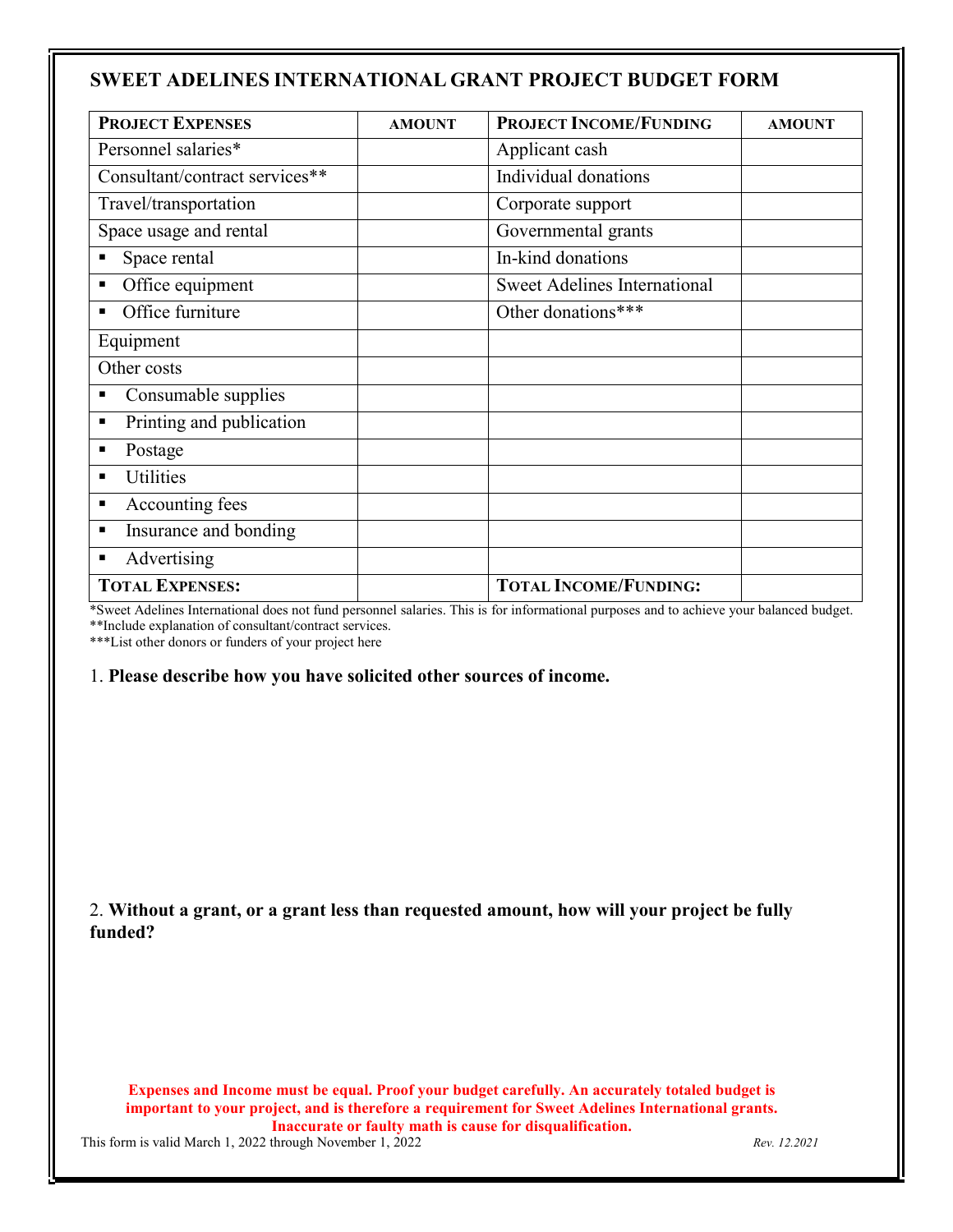# **LETTERS OF RECOMMENDATION:**

Please provide **TWO** current letters of recommendation from former participants or clinicians; or if your proposal supports a first-year project, letters from your resources, supporters, or faculty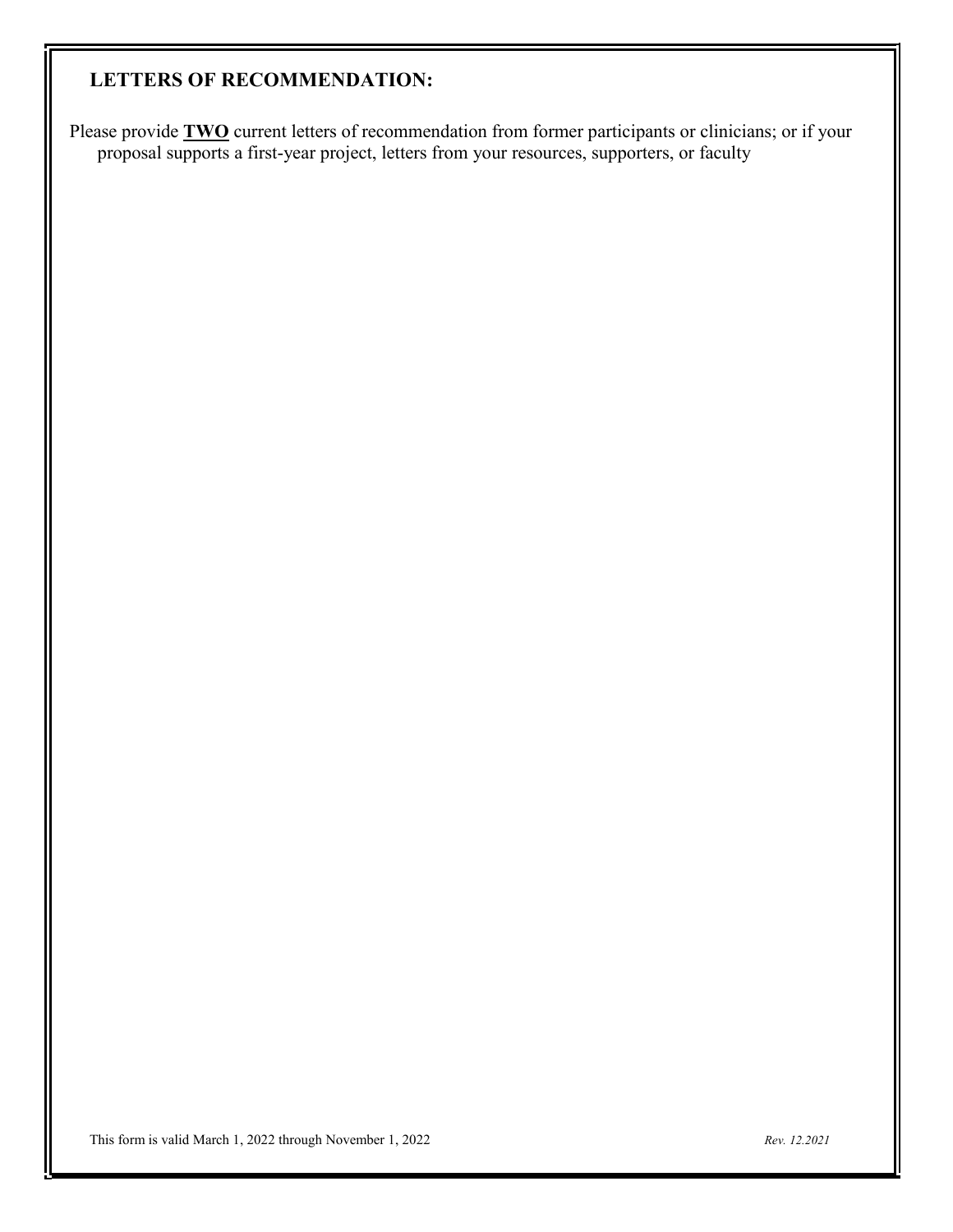### **SWEET ADELINES INTERNATIONAL PROCEDURAL TIMELINE – WHAT HAPPENS NEXT**

- 1. Applicant send Grant Proposal packet with all required submissions to [grants@sweetadelines.com.](mailto:grants@sweetadelines.com)
- 2. Grant committee reviews all submissions and either approves, in whole or in part, or denies each proposal.
- 3. For each approved grant, Sweet Adelines International sends a Grant Recipient Authorization and Confirmation Form to complete and return. Once returned, the initial 80% check is distributed. Denied applicants are also notified by letter. All letters are sent after the committee makes its final decisions.
- 4. Grant recipient completes the funded project.
- 5. Within 60 days of completing funded project, grant recipient sends **one** copy of a complete Final Report to Sweet Adelines International at  $grants@sweetadelines.com$ .
- 6. Upon receipt and approval of the Final Report, Sweet Adelines International issues a check for the remaining 20% of total award monies.

### **STATEMENT OF NONDISCRIMINATION**

Sweet Adelines International does not discriminate based on race/ethnicity, color, national origin, sex, disability, veteran status, political beliefs, religion, sexual orientation, age, organizational leadership, location or membership in the consideration and review of any grant request, and final awards do not reflect a bias toward or against same. Equal consideration is given to each grant proposal, relying on criteria set forth by Sweet Adelines International in the grant application.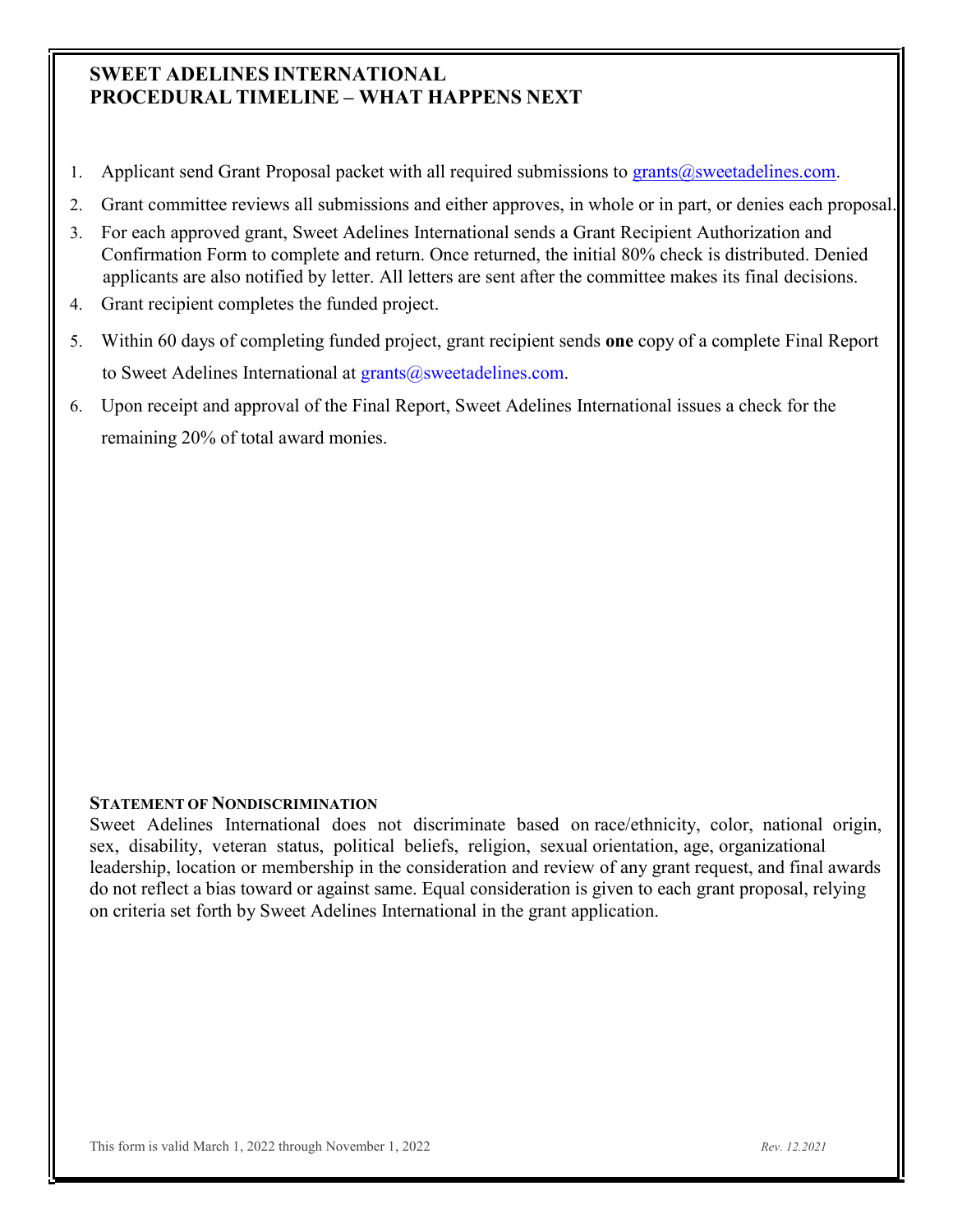### **Sweet Adelines International FINAL REPORT INSTRUCTIONS**

### **REQUIREMENTS**

Each applicant, upon acceptance of an award, agrees to submit a Final Grant Report within 60 days following the completion of the project. The Final Grant Report helps Sweet Adelines International monitor the impact of its grants program. Because Sweet Adelines considers the report incomplete with the omission of any information requested, use the outline below as the basis of your report. Organize and present information in the order listed. Final payment is contingent on your Final Report, and Sweet Adelines is not bound to disburse remaining funds if report is incomplete or inaccurate.

### 1. The Final Grant Report Form

- a. Report Form
- b. Income and Expenses
- c. Certification
- 2. Summary of grant project detailing its strengths and weaknesses, two pages or less
	- a. Summarize how your organization used the Sweet Adelines grant. Include information on the personnel and faculty used to complete the project.
	- b. Evaluate strengths and weakness of your project based on the goals outlined in your application. Following the review of goals, rate your organization's effectiveness in meeting those goals on a scale of 1-7 with a brief explanation of your rating. Specifically acknowledge successful aspects of the project as well as parts you will not incorporate into future projects. Assess marketing strategies used by your organization.
- 3. Materials documenting the occurrence of the project
	- a. Provide marketing materials documenting that the activity took place. Include at least one of the following: press releases, newspaper clippings, program/brochure, photographs, CD/DVD.

### **FINAL PAYMENT**

Upon receipt and approval of the Final Report, Sweet Adelines will pay the remaining 20% of the grant award. The final 20% of the grant will not be awarded if revenue exceeds expenses.

### **SUBMIT FINAL GRANT REPORT:**

#### **By Mail:**

SWEET ADELINES INTERNATIONAL ATTN: GRANTS – FINAL REPORTS 9110 SOUTH TOLEDO AVENUE TULSA, OK 74137

**By Email:** [grants@sweetadelines.com](mailto:grants@sweetadelines.com)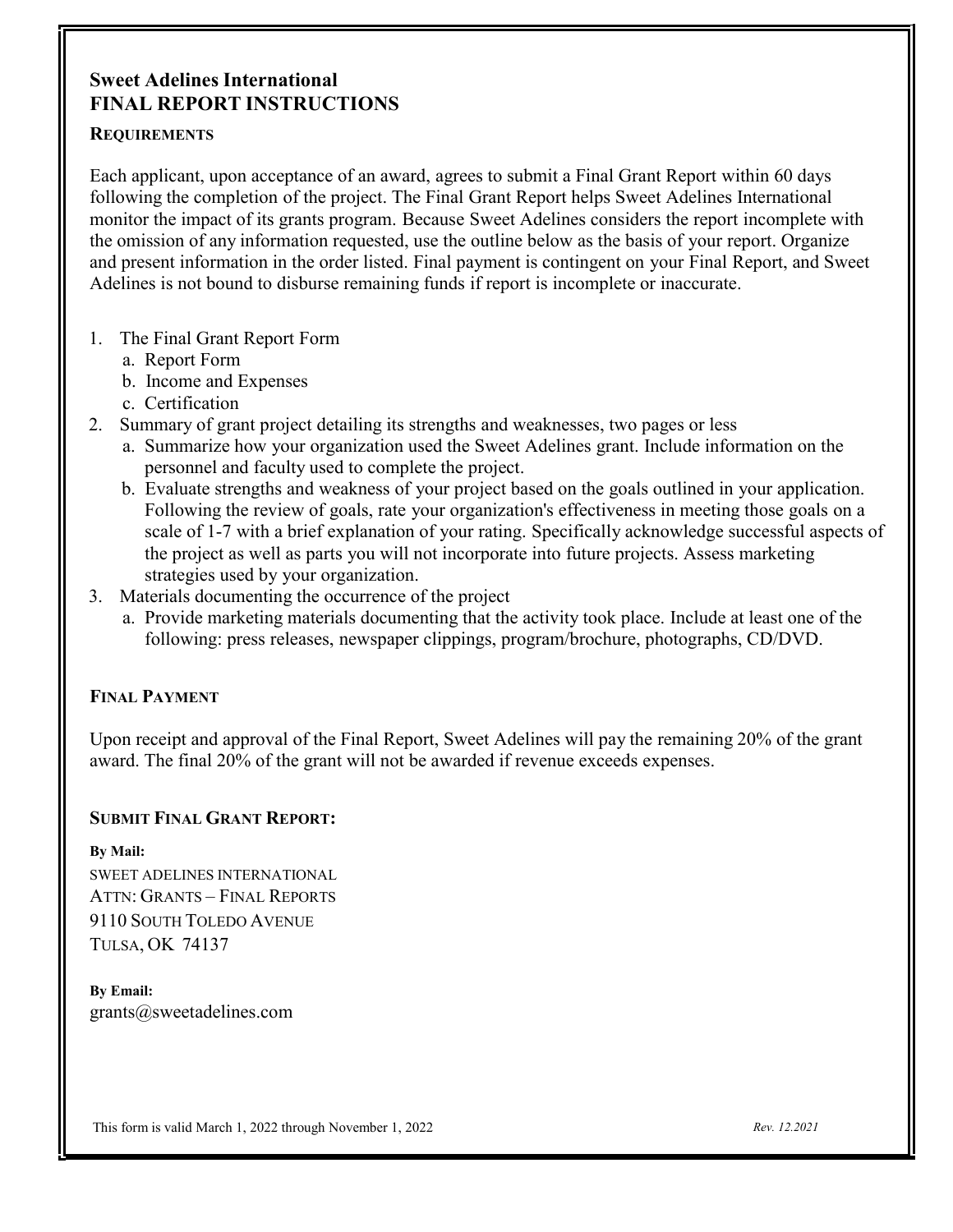### **SWEET ADELINES INTERNATIONAL FINAL GRANT REPORT FORM**

| Review the instructions prior to completing this report. Contact Sweet Adelines International,<br>grants@sweetadelines.com for assistance. |                                                                                                                      |
|--------------------------------------------------------------------------------------------------------------------------------------------|----------------------------------------------------------------------------------------------------------------------|
|                                                                                                                                            |                                                                                                                      |
|                                                                                                                                            |                                                                                                                      |
| Project Title                                                                                                                              | <u> 1989 - Johann Stoff, amerikansk politiker (d. 1989)</u>                                                          |
| Project Date(s) Grant Amount \$                                                                                                            |                                                                                                                      |
| <b>Grant Requestor</b>                                                                                                                     |                                                                                                                      |
| Address                                                                                                                                    | <u> 1989 - Andrea Santa Alemania, amerikana amerikana amerikana amerikana amerikana amerikana amerikana amerikan</u> |
|                                                                                                                                            |                                                                                                                      |
| Telephone                                                                                                                                  | ,我们也不会有什么。""我们的人,我们也不会有什么?""我们的人,我们也不会有什么?""我们的人,我们也不会有什么?""我们的人,我们也不会有什么?""我们的人                                     |
| E-mail                                                                                                                                     | ,我们也不会有什么。""我们的人,我们也不会有什么?""我们的人,我们也不会有什么?""我们的人,我们也不会有什么?""我们的人,我们也不会有什么?""我们的人                                     |
| <b>STAFF REPORT</b>                                                                                                                        |                                                                                                                      |
| Indicate the total number of personnel involved in your project.                                                                           |                                                                                                                      |
|                                                                                                                                            |                                                                                                                      |
| Administrative Staff (paid or unpaid)<br>Volunteers                                                                                        |                                                                                                                      |
| Artists (paid or unpaid)                                                                                                                   |                                                                                                                      |
|                                                                                                                                            |                                                                                                                      |
| Other                                                                                                                                      |                                                                                                                      |
| Total number of personnel involved                                                                                                         |                                                                                                                      |
| <b>AUDIENCE REPORT</b>                                                                                                                     |                                                                                                                      |
| Total number of young people served                                                                                                        |                                                                                                                      |
|                                                                                                                                            |                                                                                                                      |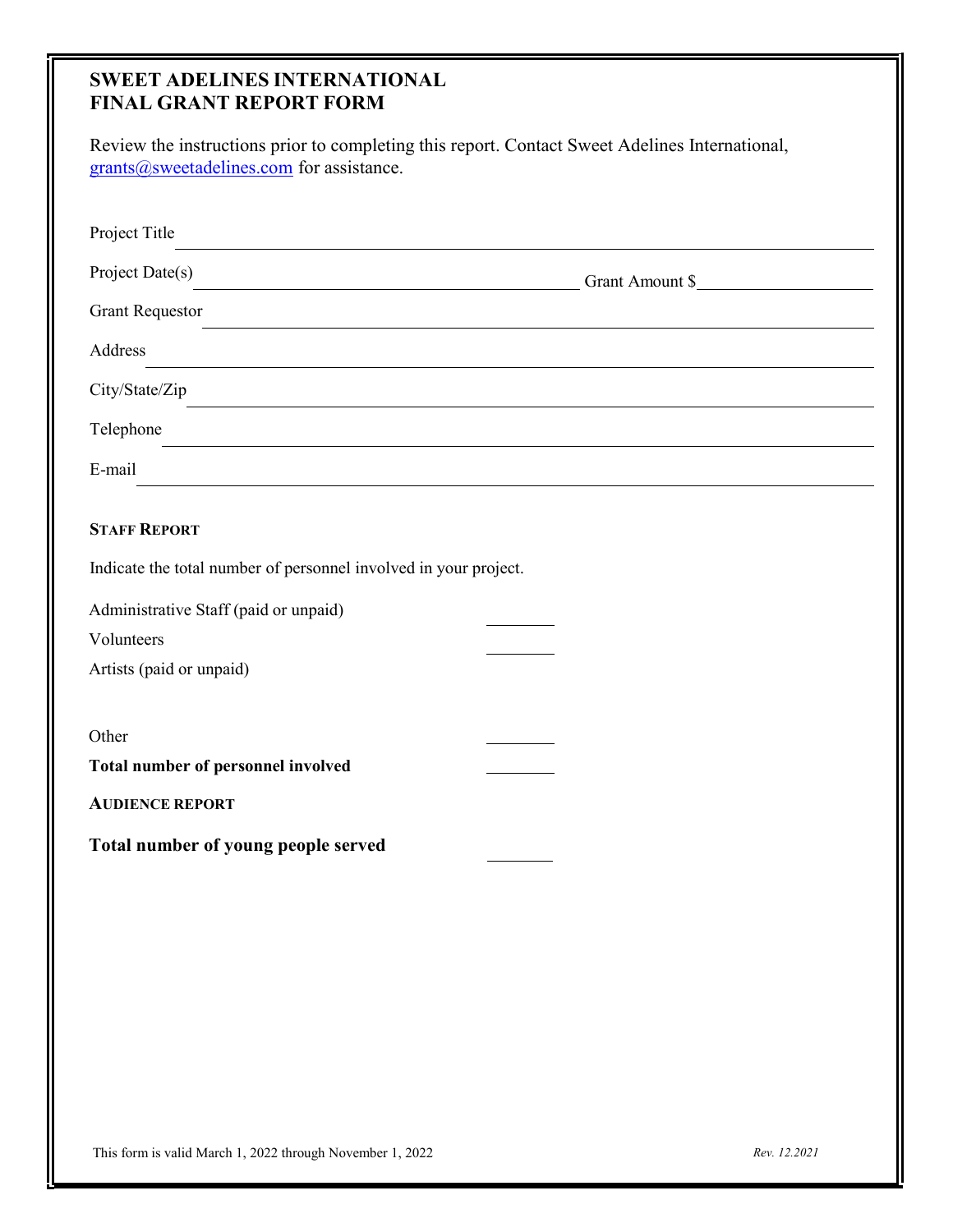# **SWEET ADELINES INTERNATIONAL INCOME/EXPENSE REPORT**

Summarize income/expenses for your project on this page. Actual expenses and unexpected or failed income sources could cause income and expenses to be different amounts than projected. Be accurate.

| Expenses. What did the project cost in cash? (Do not include in-kind in this section.) |  |  |
|----------------------------------------------------------------------------------------|--|--|
| Personnel salaries                                                                     |  |  |
| Consultant/contract services                                                           |  |  |
| Travel/transportation                                                                  |  |  |
| Space usage and rental                                                                 |  |  |
| Office equipment                                                                       |  |  |
| Office furniture                                                                       |  |  |
| Equipment                                                                              |  |  |
| Consumable supplies                                                                    |  |  |
| Printing and publication                                                               |  |  |
| Postage                                                                                |  |  |
| Utilities                                                                              |  |  |
| Accounting fees                                                                        |  |  |
| Insurance and bonding                                                                  |  |  |
| Advertising                                                                            |  |  |
| Other (must be specific)                                                               |  |  |
| <b>Total Expenses</b>                                                                  |  |  |

| <b>Income</b> – List the sources of your cash contributions. | <b>In-Kind</b> – What support was donated for your project? List<br>value of support. |  |
|--------------------------------------------------------------|---------------------------------------------------------------------------------------|--|
| Applicant cash                                               | Personnel/administrative                                                              |  |
| Individual donations                                         | Consultant fees                                                                       |  |
| Corporate support                                            | Travel                                                                                |  |
| Governmental support                                         | Marketing/publicity                                                                   |  |
| Other (must be specific)                                     | Production expenses                                                                   |  |
| *Sweet Adelines International                                | Space usage and rental                                                                |  |
|                                                              | Equipment usage and rental                                                            |  |
|                                                              | Other (explain)                                                                       |  |
| <b>Total Income</b>                                          | <b>Total In-Kind Contributions</b>                                                    |  |

\*Sweet Adelines International entry should reflect only initial 80% of total award. Do not include final payment in your total. Ensure your numbers add up correctly. Inaccurate reporting will delay your final grant receipt.